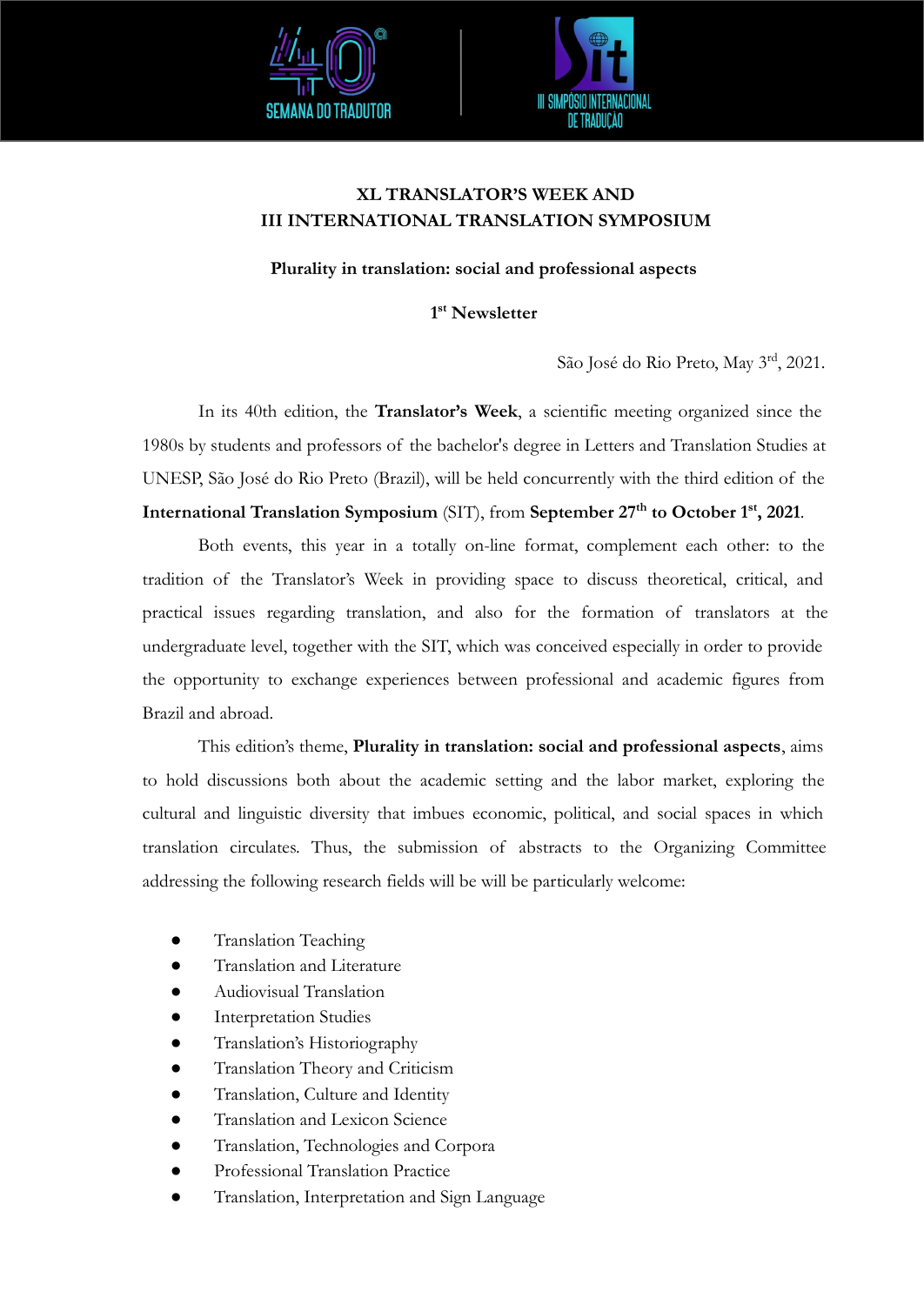### **Modalities of Participation**

 All submissions must be submitted on-line. Participants will be able to register at the website [www.semanadotradutor.com.br](http://www.semanadotradutor.com.br/) , in the following **modalities:**

- Non-presenting attendees (**listener**);
- Presenters (**poster or oral presentation**).

Abstracts must be submitted and papers presented in Portuguese, English, Spanish, French, or Italian.

## **Guidelines for the poster presentation**

Participants must fill the application form on the website [www.semanadotradutor.com.br](http://www.semanadotradutor.com.br/) and indicate the research field of the paper. Participants' personal data and their academic advisor's information should also be provided. The posters should follow the **model** template available on the website, which must be sent in PDF format to be digitally published so that attendees and reviewers can give comments and contributions.

### **Guidelines for the individual oral presentation**

 Participants must fill the application form on the website [www.semanadotradutor.com.br](http://www.semanadotradutor.com.br/) and indicate the research field of the paper. The author's personal data, and, if any, up to two co-authors' information. The title and abstract of the work (250 and 300 words) should be Times New Roman, font size 12 throughout. The oral presentation sessions will happen synchronously on-line, via a platform like Google Meet, during the week of event, with a time-limit of 20 minutes per presenter.

#### **Dates of importance**

| Registration                                                                 |                                                      |
|------------------------------------------------------------------------------|------------------------------------------------------|
| Listeners                                                                    | May $3^{\text{rd}}$ to $20^{\text{th}}$ August, 2021 |
| <b>Poster</b><br>Undergraduate students                                      | May $3^{\text{rd}}$ to $20^{\text{th}}$ June, 2021   |
| <b>Oral Presentation</b><br>Graduate students, researchers and professionals | May $3^{\text{rd}}$ to $20^{\text{th}}$ June, 2021   |